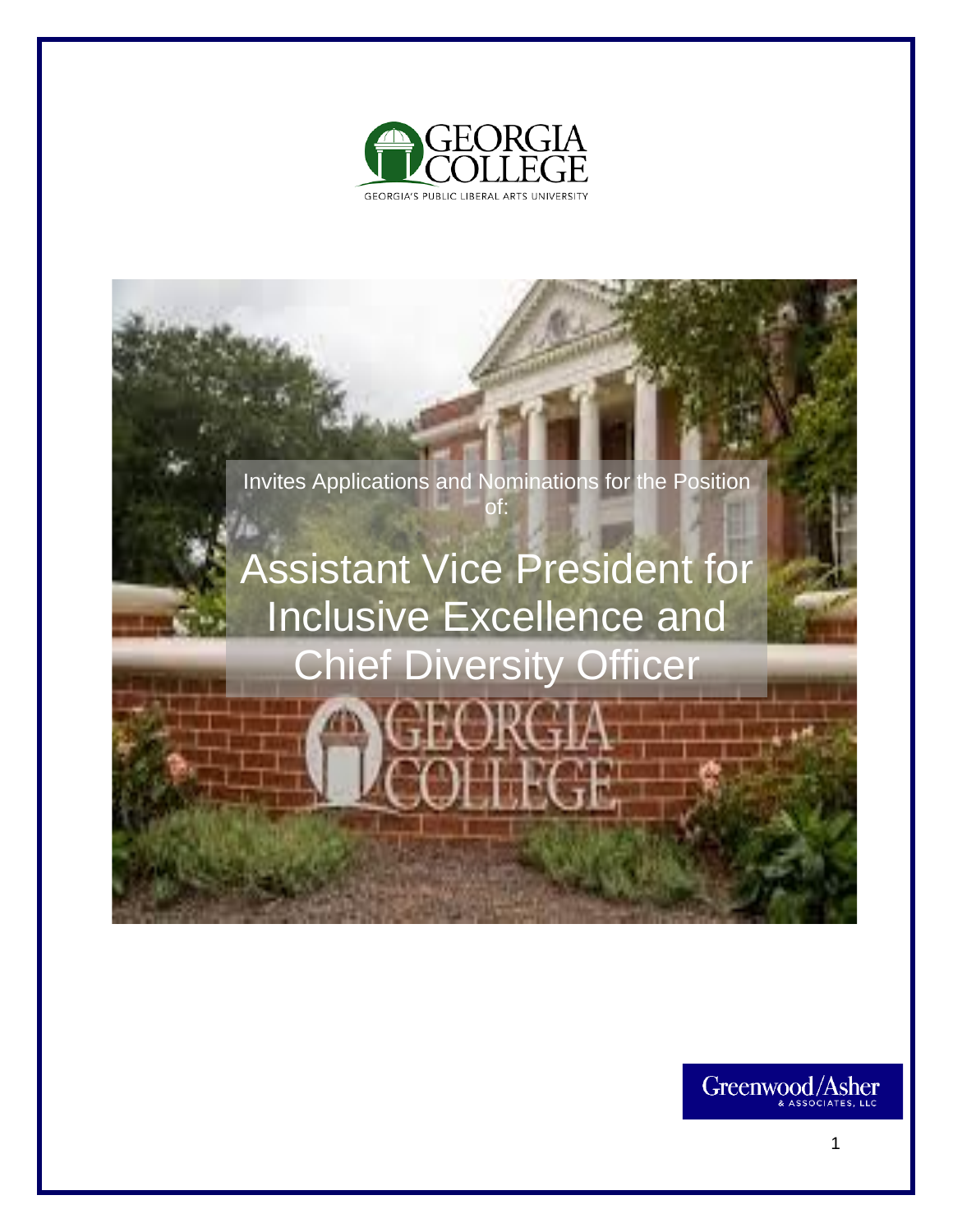# The Opportunity

The Office of the President at Georgia College & State University invites applications and nominations for the position of Assistant Vice President for Inclusive Excellence and Chief Diversity Officer (AVP/DO). The AVP/CDO is an institutional leader, serving to advance Georgia College's vison to ensure a welcoming and inclusive environment, to deepen our ability to share and to engage with diverse perspectives, to maximize the success and inclusion of all students, staff, faculty, and to offer outreach and collaboration to members of the Milledgeville and greater Baldwin County community.

# The Role of the Assistant Vice President for Inclusive Excellence and Chief Diversity Officer

Reporting to the President and serving as a member of the President's Council, the Assistant Vice President & Chief Diversity Officer will be charged with providing leadership, oversight

and guidance in the implementation of a Diversity Action Plan. The AVP/CDO will modify, develop, execute, and lead critical institutional initiatives, policies, and projects. Utilizing a deep understanding of DEI challenges and opportunities and an ability to lead systemic change, the AVP/CDO will also collaborate with campus leaders, students, alumni, faculty, staff and external constituencies to ensure diversity



and inclusion in all campus operations, provide leadership in enhancing the institutional climate, and ensure accountability to the goals of diversity and inclusion from students, staff, faculty, and administrators.

The successful candidate will have a track record of accomplishments in leading institutional initiatives, building programs, working collaboratively with stakeholders, representing the institution in writing and speaking to internal and external constituencies, and promoting diversity and inclusion as a core value of a university.

### **Primary Responsibilities:**

- Responsible for planning and directing Georgia College's strategic and long-range goals as they relate to diversity and inclusion, equity, and inclusive excellence.
- Provides leadership, strategic direction and guidance in the oversight of the implementation of the Diversity Action Plan.
- Works in collaboration with the Diversity Leadership Teams in all divisions of the University, the President's Commission on Diversity, University Senate's Diversity, Equity, and Inclusion Policy Committee (DEIPC), Diversity Stakeholders, Disability Resource Center, Cultural Center, Women's Center, Deans, Department Chairs, and other entities across campus to foster an inclusive, welcoming, and engaging working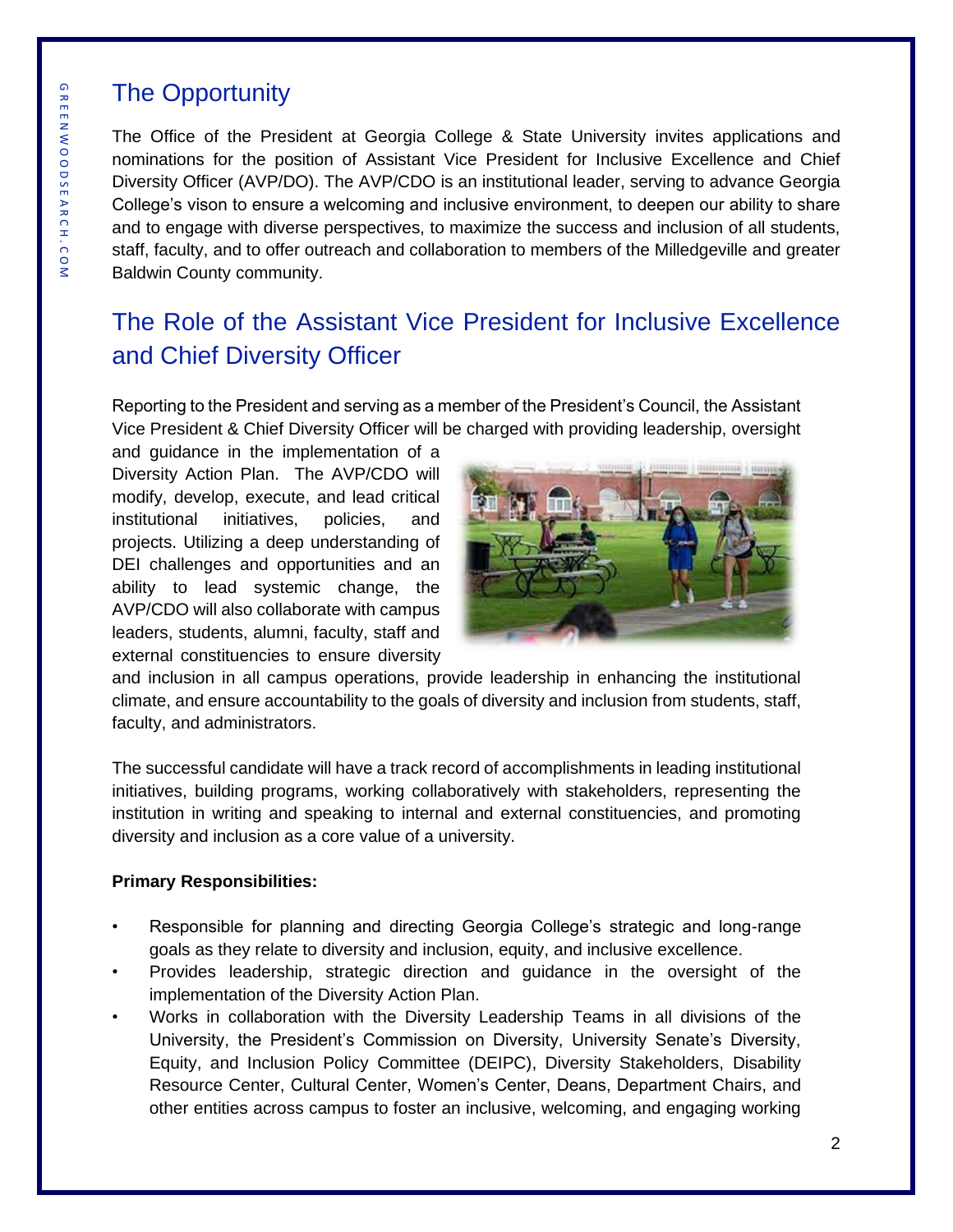and learning environment throughout the campus and in the greater campus community.

- Develops and ensures diversity training among students, staff, faculty, and administration and institutional reviews to identify strengths, weaknesses, and opportunities related to diversity, equity, and inclusive excellence.
- Develops signature programs and events that promote cultural awareness, intercultural engagement, cultural competency, and coalition building for all members of the campus community.
- Promotes the success of underrepresented students, staff, and faculty through general advocacy and a variety of academic support, diversity education, professional development, leadership and mentoring projects that provide opportunities for intentional engagement and interaction on issues of diversity, inclusion, and social justice perspectives.
- Supports initiatives to improve retention, persistence, and completion for underrepresented or at-risk students.

Georgia College & State University fosters a sense of belonging within a campus community that values diversity of intellectual thought, experiences, and identifications. Georgia College faculty, staff, and students intentionally embrace inclusivity to advance excellence through diversity.

- Utilizes data to identify where the university can support students inside and outside the classroom, to ensure equity in student success.
- Supervises the Title IX & Student Compliance Coordinator, the Women's Center, LGBTQ+ programs, and Cultural Center.
- Supervises the administrative and support staff in the Office of Inclusive Excellence.
- Serve as the 504 Coordinator, with the responsibility of being responsive to questions or complaints regarding disability discrimination, developing a grievance process for the complaints, and managing the self-evaluation process per Federal guidelines.

### **Required Knowledge, Skills, and Abilities:**

- Demonstrated sensitivity to and understanding of the diverse academic, socioeconomic,
- cultural, gender identities, sexual orientation, religious, and ethnic backgrounds present in the campus and local community.
- Outstanding interpersonal and community relations skills and the ability to establish and maintain collaborative and effective working relationships with students, staff, faculty, alumni and administration.
- Independent judgment and initiative to plan, prioritize, and organize a diversified workload with attention to detail.
- Skill in examining and developing operations and procedures and formulating policy.

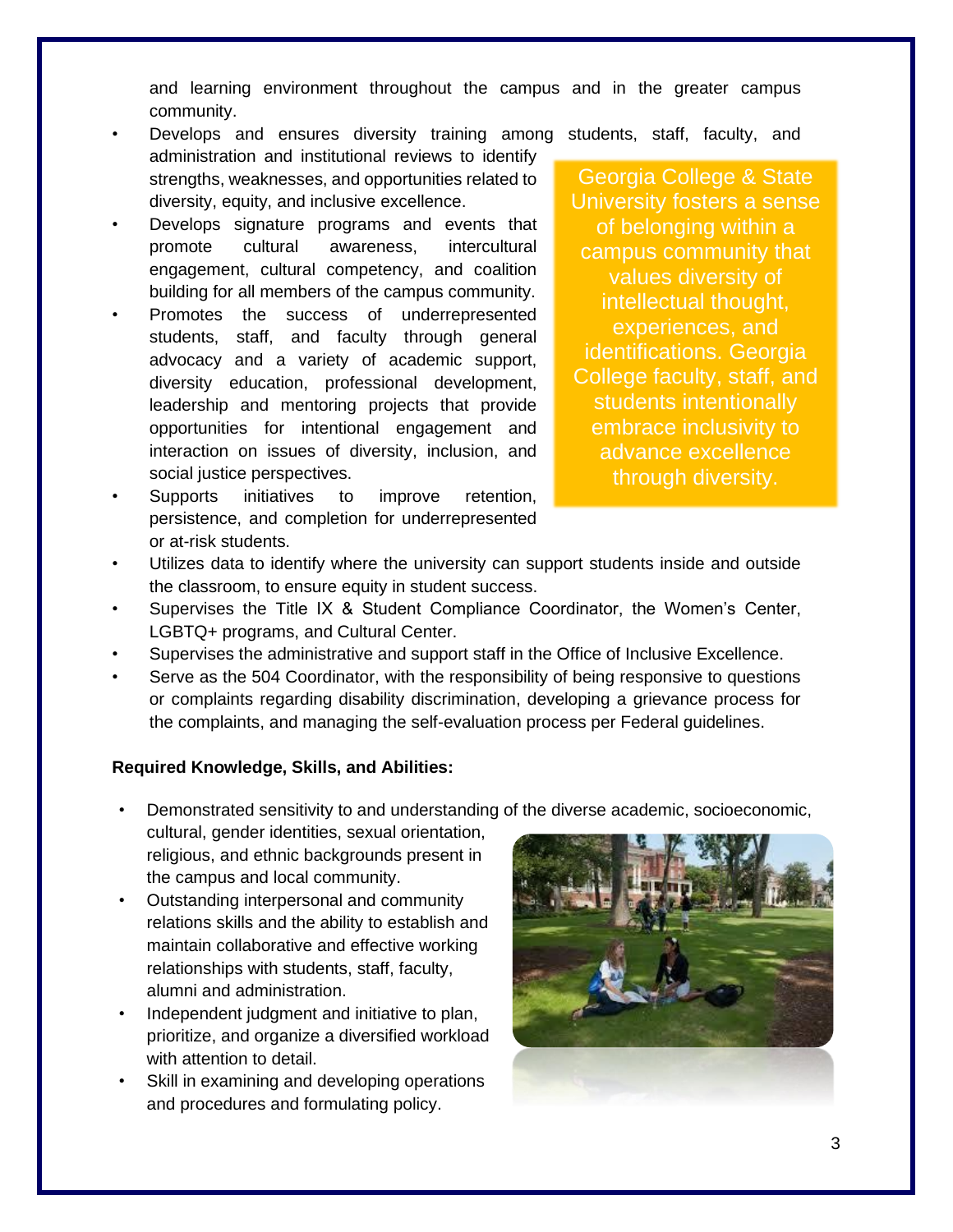- Excellent oral and written communication skills.
- Ability to utilize various forms of institutional data to benchmark and promote accountability for the diversity mission of Georgia College.
- Knowledge of Title IX and the ADA and other laws addressing the rights of people with disabilities, such as Section 504 of the Rehabilitation Act.

### **Required Qualifications:**

Master's degree preferably in behavioral sciences, humanities, human resource management, communication, higher education administration, education, or other relevant discipline.

Five years of management or leadership experience preferably in diversity, equity, and inclusion or related fields.

## About Georgia College

Georgia College & State University is the state's designated public liberal arts university. As a member of the prestigious Council of Public Liberal Arts Colleges (COPLAC), Georgia College is committed to fostering a liberal arts environment that values interdisciplinary inquiry, diversity and inclusion, and academic excellence. The University enrolls approximately 7,000 students –5,800 undergraduate and 1,200 graduate students-- and is prominently cited for excellence in teaching, undergraduate research, nursing education, and high impact practices outside the classroom in a number of leading publications.

The university's beautiful and historic campus is located downtown in Milledgeville, Georgia, a charming, diverse college town of approximately 19,000 residents in Central Georgia, approximately 90 miles southeast of Atlanta. Milledgeville is also the home of noted American author and alumna, Flannery O'Conner, and the college community enjoys many exciting literary arts programs at O'Connor's former home, Andalusia, now owned by the University, and recently designated as a National Historic Landmark. Milledgeville is also located on the banks of beautiful Lake Sinclair and Lake Oconee,

Diversity:

- 586 of students are first generation students
- $\angle$  16.5% of undergraduate students are underrepresented minorities

#### Students:

- Enrollment: 7,000
- $5,800$
- undergraduate students
- $\angle$  1,200 graduate students
- 97 special/nondegree students

allowing faculty, staff, and students to take full advantage of the environmental and recreational benefits of being part of a lake community. For cultural, educational, and leisure opportunities beyond Milledgeville, Macon and Atlanta are located within easy driving distances.

Georgia College takes great pride in combining the educational experience of private liberal arts colleges with the affordability of a public university. The university's campus is a residential learning community focused on undergraduate education and a select number of graduate programs. Faculty and staff are dedicated to engaging students through high-impact pedagogies that foster intellectual curiosity, reasoned inquiry, and critical thinking. It strives for excellence in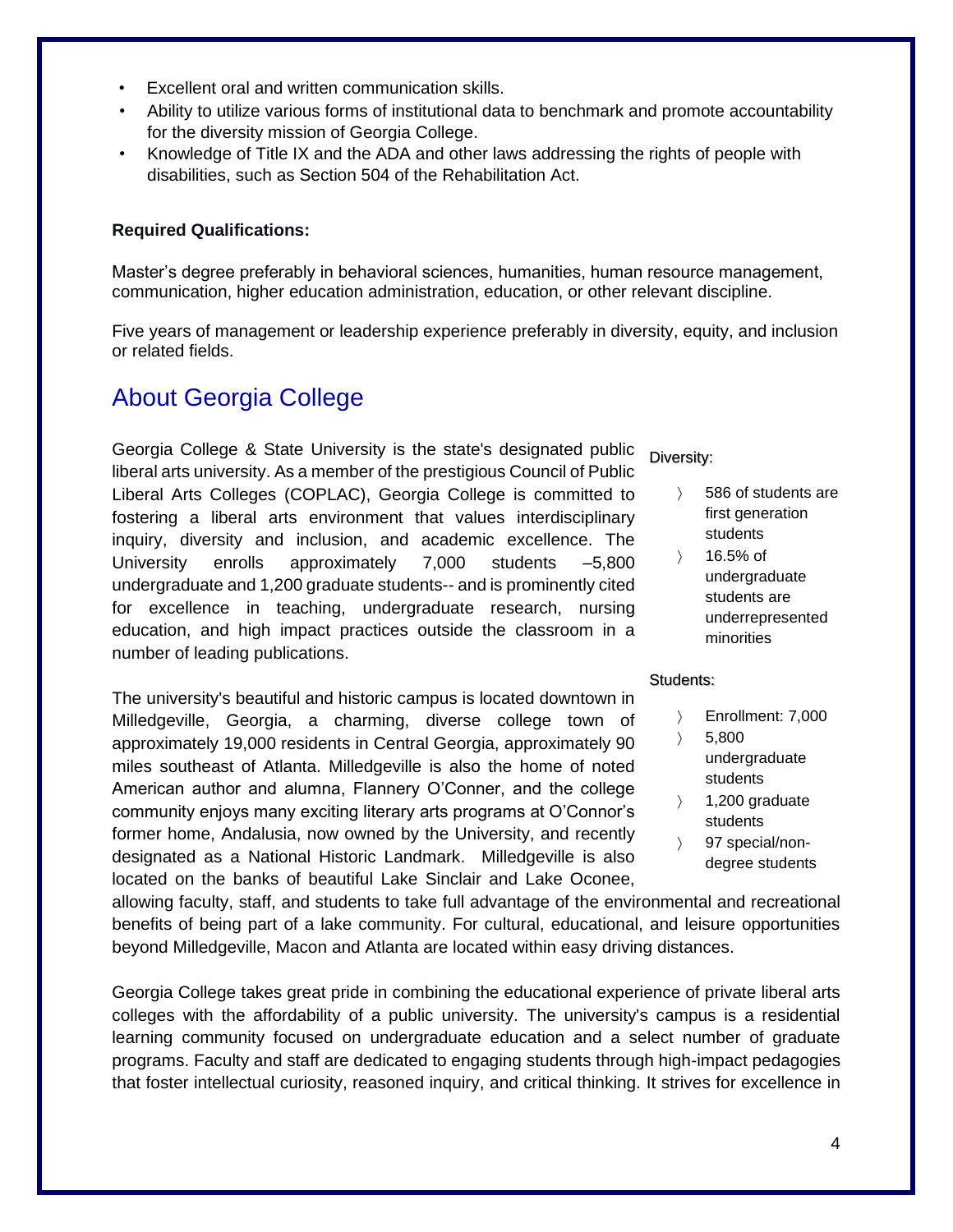the classroom and beyond, and nurture collaborative leadership and global citizenship, Georgia College values diversity and inclusion in all of its forms.

Georgia College seeks faculty and administrators who understand and embrace its public liberal arts mission, who are committed to respecting and fostering diversity and inclusion inside and outside of the classroom, and who are dedicated to the advancement of knowledge through teaching, scholarship, and service. All Georgia College faculty share the responsibility of teaching the core curriculum and providing foundation courses for majors and non-majors alike. To carry out the public liberal arts mission, Georgia College seeks faculty with the desire and ability to provide a first-class learning experience for students, one that will prepare them to be competent, thoughtful, and well-rounded leaders who make transformative contributions to their communities and to the world.

# The City of Milledgeville, Georgia

Milledgeville is a city in and the county seat of Baldwin County in the U.S. state of Georgia. It is northeast of Macon and bordered on the east by the Oconee River. The rapid current of the river here made this an attractive location to build a city. It was the capital of Georgia from 1804 to

1868, including during the American Civil War. Milledgeville was preceded as the capital city by Louisville and was succeeded by Atlanta, the current capital. Today U.S. Highway 441 connects Milledgeville to Madison, Athens, and Dublin.

As of April 1, 2020, the population of Milledgeville was 17,070 down from 17,715 at the 2010 US Census.



Milledgeville is along the route of the Fall Line Freeway, which is under construction to link Milledgeville with Augusta, Macon, Columbus, and other Fall Line cities. They have long histories from the colonial era of Georgia.

Milledgeville is the principal city of the Milledgeville Micropolitan Statistical Area, a micropolitan area that includes Baldwin and Hancock counties. It had a combined population of 52,534 at the 2020 census. The Old State Capitol is located here; it was added to the National Register of Historic Places (NRHP). Much of the original city is contained within the boundaries of the Milledgeville Historic District, which was also added to the NRHP. The University owns the Old Governor's Mansion, which has been designated a National Historic Landmark.

# Nomination and Application Process

### **Salary**

Salary will be competitive and commensurate with qualifications and experience.